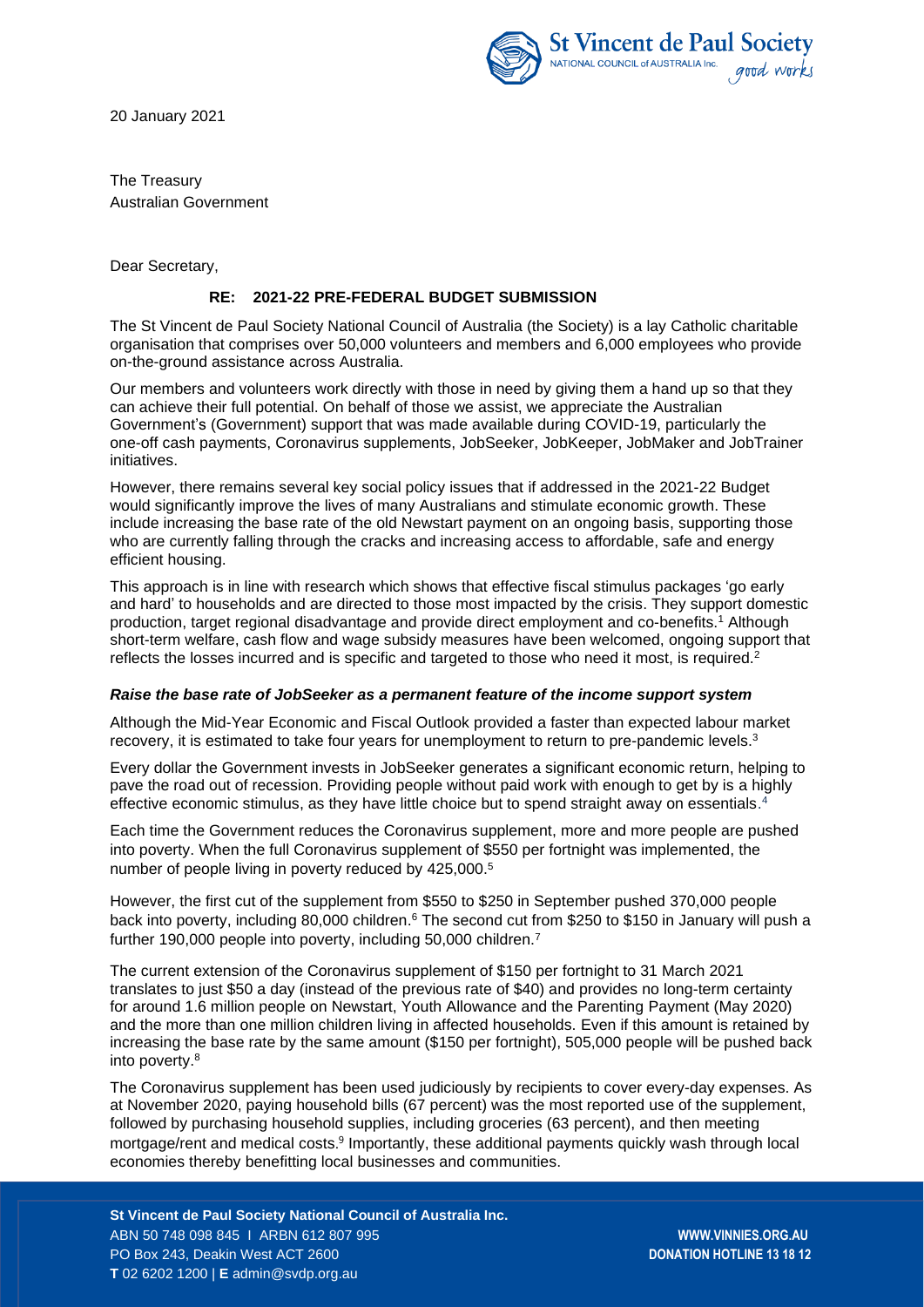

We cannot go back to \$40 per day. The Society's submission to the Parliamentary Inquiry into Newstart (Sub No.119)<sup>10</sup> contains case studies that demonstrate the hardship experienced by those forced to live on \$40 per day. If the Government cuts the supplement altogether and does not increase the base rate, it is estimated that 270,000 mortgagees and renters who were not in poverty before COVID-19 will be forced into it. <sup>11</sup> The estimated average annual impact of reduced expenditure across the broader economy would equate to \$31.3 billion, with an average loss of 145,000 full-time equivalent jobs over a two-year period; and the impact would be felt hardest in regions already facing greater levels of disadvantage. 12

A nuanced policy approach that addresses unemployment and underemployment and that reforms the labour force, by reducing the casualisation of work, is also required. We recognise that over 80 percent of jobs lost in the initial downturn have been replaced; this indicates Australia is well-placed to address the pandemic downturn compared to other national economies. However, through the support provided by our members everyday across the nation, we see the effects of inequities that are still evident in the labour force.

Research shows that:

- Workers in insecure jobs were more adversely affected than those in standard, permanent positions. Casual workers lost employment eight times faster than those in permanent jobs. Part-time workers lost work three times faster than full-time workers. Insecure self-employed workers lost work four times faster than those in more stable small businesses.
- $\triangleright$  The rebound of employment since May 2020 has been dominated by insecure jobs. Casual jobs presently account for 60 percent of all waged jobs created since May. Part-time work accounts for almost three-quarters of all new jobs.
- $\triangleright$  Casual employment grew by over 400,000 positions between May and November, the biggest expansion of casual employment in Australia's history.
- $\triangleright$  Young people suffered much worse job losses in the initial months of the pandemic. And while workers over 35 have fully recovered to pre-pandemic employment levels, younger workers are still experiencing major job losses.
- $\triangleright$  Workers in office-based occupations were able to shift their work to home as the pandemic hit, and suffered smaller job losses, with employment either regained or surpassing pre-pandemic levels. However, for other workers, employment remains far lower than before the pandemic including community and personal services, sales workers and labourers. These uneven occupational effects have exacerbated inequality - those who lost work were the people who, on average, earned less and experienced greater job insecurity before the pandemic.
- $\triangleright$  Some industries are still experiencing lower employment than before the pandemic hit (including hospitality, information and communications, and arts and recreation). Job losses in manufacturing continue to worsen, despite the recovery in the rest of the economy after May.
- $\triangleright$  The gender picture is complex. Women suffered disproportionate job losses when the pandemic hit, and that gender gap has not been closed during the rebound. Women's employment, unemployment, underemployment, and participation all remain significantly weaker than for men.<sup>13</sup> However, for those who were working during the pandemic, males lost more hours of work than females. 14
- $\triangleright$  Single parents and other non-couple households experienced a greater loss in income than couple families. People who experienced the most lost hours of work in October were Melbournians, males, older Australians, those born overseas in a non-English speaking country, and those in the middle part of the education distribution.<sup>15</sup>

## *Scrap the Fair Work Amendment Bill*

At a time when job security is needed, the Government has introduced the Fair Work Amendment (Supporting Australia's Jobs and Economic Recovery) Bill 2020 which contains provisions that reinforce insecure work in the labour market. The Bill will allow employers to make agreements with their employees that cut the wages and conditions of workers. The Fair Work Commission will be able to approve agreements that do not meet the better off overall test for two years. Employers will be able to deem work as casual and therefore treat permanent part-time workers as casuals, with no leave entitlements or job security at the time employment commences. <sup>16</sup> Existing casuals will also lose any previous entitlement to leave if they received the casual loading.<sup>17</sup>

Research shows that more than half of casual workers do not receive the 25 percent loading in their pays. This means that they have fewer rights, no paid leave and lower pay than permanent workers.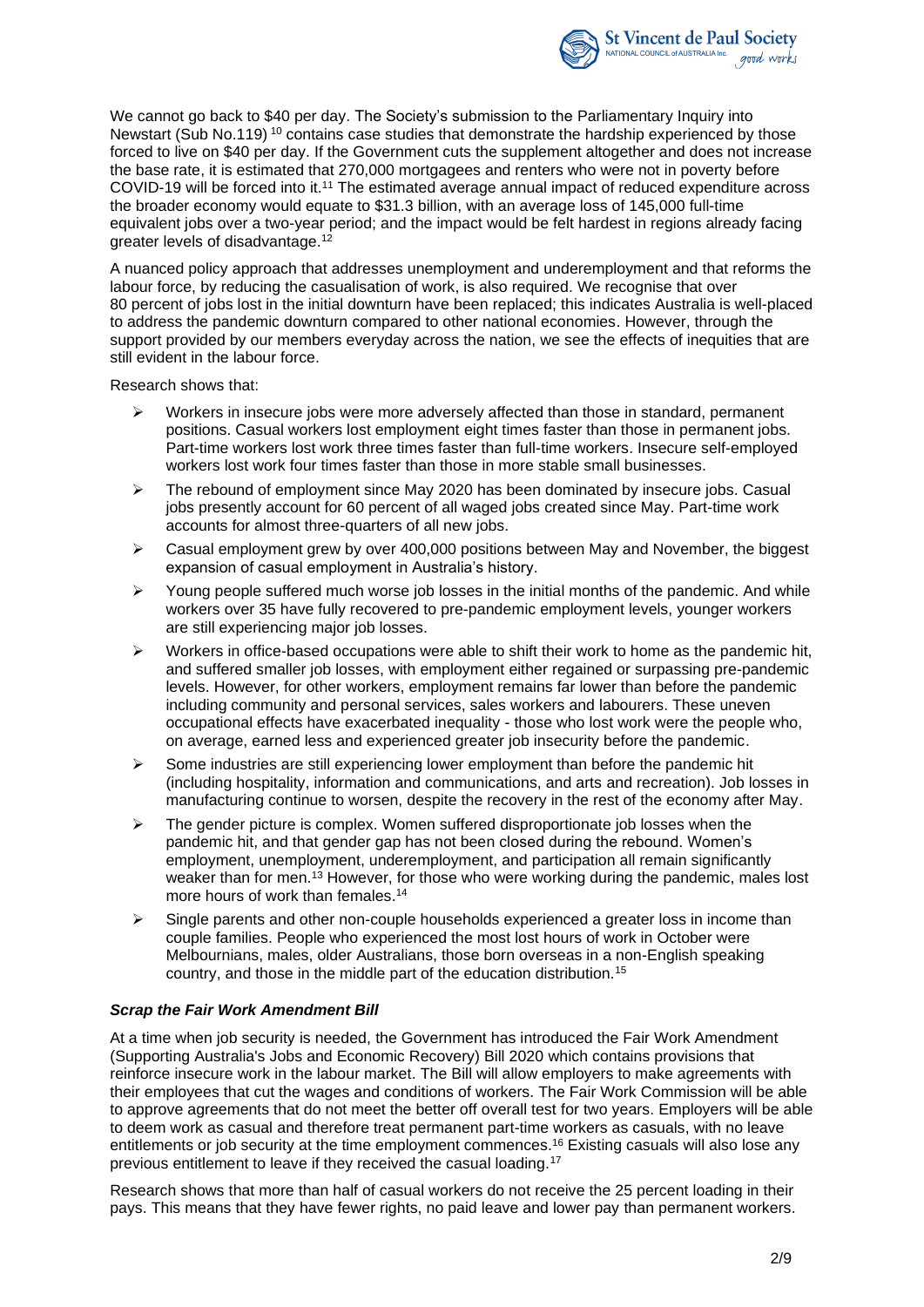

Australia lags behind almost all other high-income countries that require temporary workers to have the same leave entitlements as permanent workers. Of the 800,000 jobs lost since the beginning of the pandemic, 500,000 were casual workers – insecure jobs were the first to go when the pandemic hit and unfortunately even more are being created during the recovery.<sup>18</sup> The Fair Work Amendment Bill should be scrapped and work re-commenced on enacting true labour force reform.

The Society respectfully requests the Government consider:

- implementing all 27 recommendations made by the Community Affairs References Committee in its final report on the *[Adequacy of Newstart and related payments, April 2020.](https://parlinfo.aph.gov.au/parlInfo/download/committees/reportsen/024323/toc_pdf/AdequacyofNewstartandrelatedpaymentsandalternativemechanismstodeterminethelevelofincomesupportpaymentsinAustralia.pdf;fileType=application%2Fpdf)*
- supporting existing research that is underway to define poverty (i.e. [UNSW/ACOSS\)](http://povertyandinequality.acoss.org.au/poverty/).
- establishing a Social Security System Expert Group to advise and report to Parliament on whether the Australian Government's social security system supports eligible recipients so that they are not living in poverty.
- bringing all pensions and payments into line until the Social Security System Expert Group is established. This means that the COVID supplement (i.e.JobSeeker) should be an additional \$370 (not \$150) per fortnight, bringing the total fortnightly payment to \$920 (not \$700).
- scrapping the Fair Work Amendment Bill and recommence consultations with a full and representative range of key stakeholders to enact labour force reform that protects the most vulnerable in our society, namely casual workers.

## *Support asylum seekers, refugees and temporary visa holders*

Assistance should be targeted to those most impacted by the Coronavirus namely those who cannot access income support or health care. These people's needs have remained unaddressed during the pandemic.

The Society's submission to the Parliamentary Inquiry into COVID-19 (Submission No. 258) 19 identified casual workers who have lost their jobs, asylum seekers on bridging visas and temporary visa holders including refugees, temporary migrant workers and international students as those who have approached the Society for assistance during the pandemic, often for the first time.

The Society notes that the Government, in partnership with all states and territories except the Northern Territory, implemented a pandemic leave disaster payment. The Society welcomed the additional Commonwealth Emergency Relief funding it received for distribution and the \$7 million made available to the Red Cross specifically to assist temporary visa holders. However, at June 2020, just over 2 million people were on temporary visas, many with little or no safety net, such as those seeking asylum. The payments are one-off and therefore drive a reactive, band-aid approach to assistance, rather than a preventive, long-term and sustained response. Consequently, the Society is using mostly its own resources to provide ongoing housing and emergency relief assistance to these people.

For those receiving Red Cross emergency relief:

- 60 percent were students and 15 percent were asylum seekers.
- most are young, with half being in their 20s and 17 percent being children.
- most are experiencing financial insecurity, with over 80 percent using payments to cover basic living costs.
- most are experiencing housing insecurity, with over 60 percent at risk of homelessness and receiving inconsistent rent relief.
- most have experienced gaps in health care, with many not accessing it due to concerns about their visa status or because they can no longer afford health insurance, which may put them in breach of their visa condition.
- most have deteriorating mental health due to the uncertainty they face with many unable to access counselling support or medication because this assistance is not covered by their insurance.<sup>20</sup>

The Society continues to urge the Government to support temporary visa holders by providing:

• financial and other support, including increased access to Special Benefit, repeat emergency relief payments and access to the full range of concessions available to others on low income.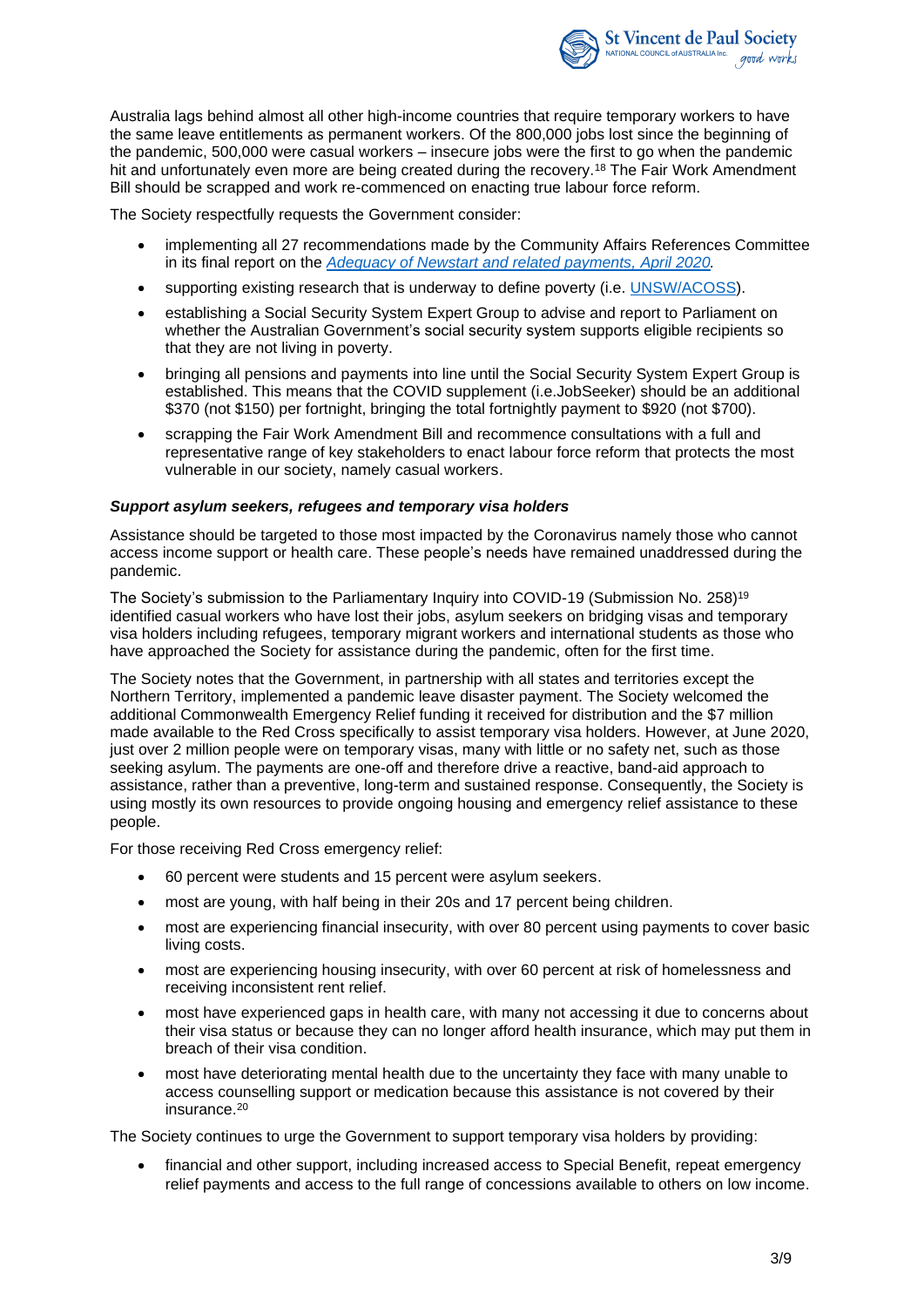

- tailored employment pathways and temporary visa extensions that ensure people have work rights and are not penalised if they undertake study.
- access to safe and affordable housing.
- access to health treatment, including support to cover the gaps in health care and medication. 21

## *Support people being moved from community detention to Final Departure Bridging Visas*

We remain concerned about the movement of 188 people to date (and up to 515 people) from community detention to Final Departure Bridging Visas by the Minister for Home Affairs. Moving people from community detention, at this time, only exacerbates difficult living conditions of vulnerable people, namely asylum seekers who were transferred from Papua New Guinea (PNG) and Nauru to receive medical treatment not available in those countries.

Most of these people were given refugee status in PNG or Nauru under refugee status determination processes established with Australian Government support. Removing access to the Status Resolution Support Service (SRSS) also means that these people are being forced to find accommodation within a short time period (usually around three weeks). With no rental history or reliable income source, this is an unrealistic and unattainable outcome. Expecting people to find work during this period, for a group that has been unable to access education or training (for those people aged over 18 years), is an equally insurmountable hurdle. Further, we remain unclear whether Medicare will cover their ongoing medical needs.

We do not want to see these people becoming homeless and are working with other agencies, such as the Australian Red Cross, Life without Barriers, Australian Migrant and Refugee Centre, Welcoming Australia, Circles of Friends and STARRS in South Australia to maximise the type of assistance provided. However, we cannot do this indefinitely as resources are finite and dependent on volunteers and donations, both of which have been adversely affected by the pandemic.

The Government should:

extend the Special Benefit Payment to up to 515 people who are likely to be moved from community detention to Final Departure Bridging Visas.

## *Support the Status Resolution Support Service (SRSS)*

The changed eligibility criteria and over 85 percent funding cut to the SRSS since 2017-18 have adversely affected asylum seekers on bridging visas and refugees on temporary visas, well before the pandemic set in. In one jurisdiction, over 100 additional asylum seekers and refugees have sought the Society's assistance. In another jurisdiction, finding sustainable housing and covering rental costs continue to be a significant issue for this group.

We know that changes to the SRSS have forced asylum seekers and refugees into situations of material poverty rather than assisting them to find employment. Almost four in five people are at risk of homelessness and only one in five are job ready. The changes have shifted federal welfare costs and responsibilities to state agencies and community-based organisations, at an estimated cost of between \$80 to \$120 million per year.<sup>22</sup>

The SRSS budget has been reduced from \$139.8 million in 2017-18, to \$93.4 million in 2018-19 and \$39.5 million in 2019-20. The 2019-20 Budget was underspent by 25 percent as most people seeking asylum failed to meet the eligibility criteria and were refused access to support services. The Government plans to cut its spending in half again, to just \$19.6 million in 2020-21.<sup>23</sup>

The Government should:

- make SRSS payments based on need, such as for those awaiting assessments or a review of their claims for protection, including claims before the courts.
- discontinue denial of SRSS payments to persons because they are studying or otherwise deemed eligible to work.
- reinstate the 2014 eligibility criteria and fund the SRSS program at levels that existed prior to the 85 percent cut in funding since 2017-18.

During the pandemic, it has been almost impossible for refugees and asylum seekers on temporary visas to support themselves as most were employed in low income, insecure jobs which were the first to be cut. They cannot find sufficient employment to support themselves and have exhausted their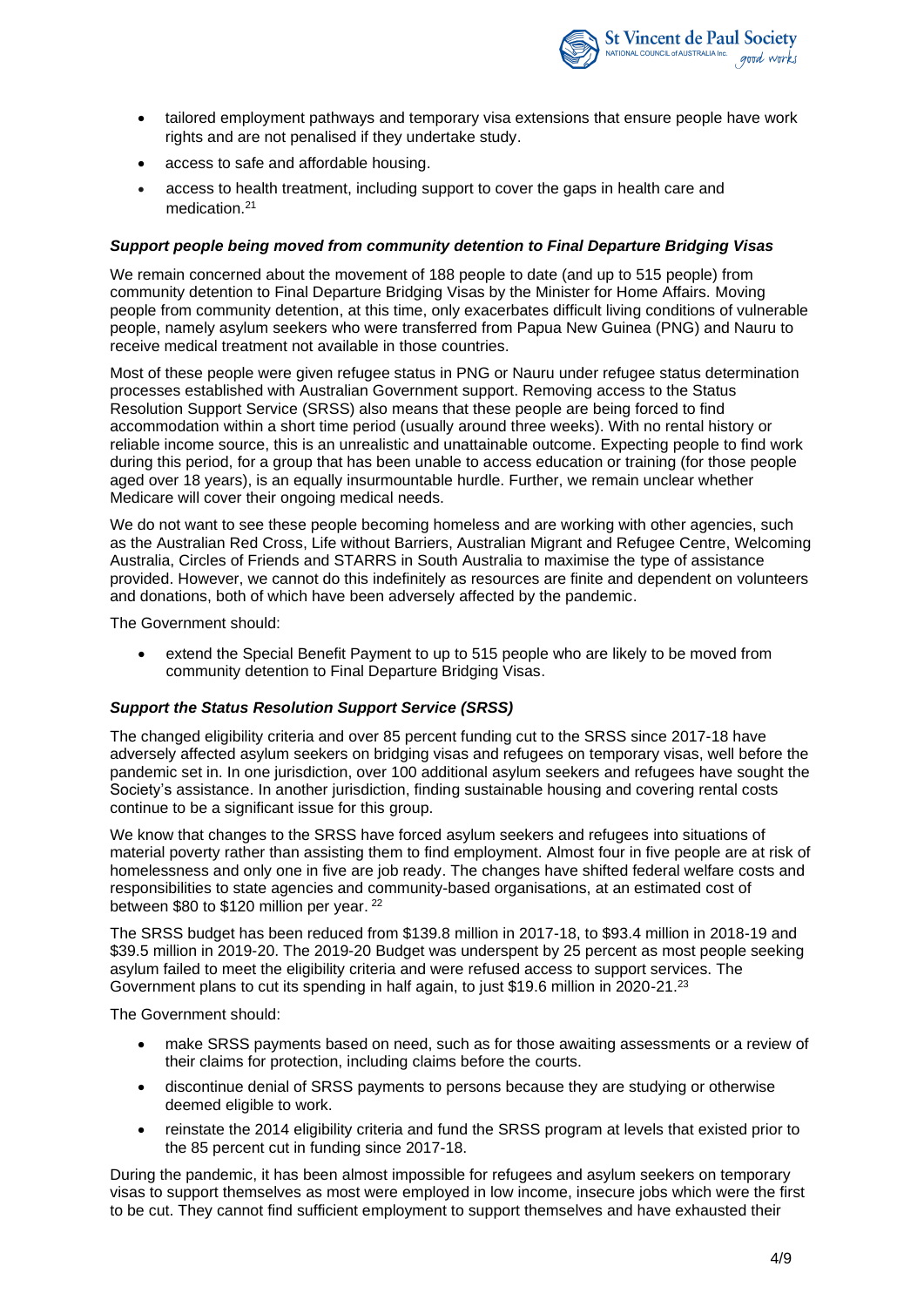

savings. The unemployment rate for this group is estimated to rise from 19 percent to 42 percent, or 19,000 refugees.<sup>24</sup>

One-off payments also do little to prevent people from becoming homeless, living in over-crowded conditions or falling into destitution. The homelessness rate for people seeking asylum is estimated to increase to over 12 percent, affecting 14,000 people at an additional cost of \$181 million in health, justice, social and other services.<sup>25</sup> Almost 90 percent of people seeking asylum and requiring assistance from agencies have reported difficulty with paying rent. Over 70 percent have gone without meals and around three-quarters have had difficulty paying their utilities. 26

The Society urges the Government to:

- extend JobSeeker to people on bridging visas currently ineligible for income support; or extend the Special Benefit Payment (between \$530 and \$550 per fortnight) and reduced Coronavirus supplement (\$150 per fortnight) to people on Temporary, mostly Bridging Visas (Permanent Protection Visa applicants and Bridging Visa E holders), who have submitted their claim before 1 September 2020. The measure would assist around 12,790 people at an estimated cost of \$9.0 million per fortnight (\$7.0 million for Special Benefit and \$2.0 million for the Coronavirus supplement). An estimated annual cost of \$230.0 million could be offset against the estimated homelessness and hospital costs of \$204.4 million if the measure is not put in place.
- remove penalties for Safe Haven Enterprise Visa (SHEV) holders accessing Special Benefit in light of the pandemic and remove restrictions on accessing Special Benefit for Temporary Protection Visa or SHEV holders who are studying.

## *Fund social housing to stimulate the economy and address the housing shortfall*

The most common issues affecting people accessing community social services are housing pressures, homelessness (observed by 74 percent of staff) and inadequate rates of income support (69 percent). Levels of unmet need are high particularly in regional and rural areas, where people also grapple with energy costs.<sup>27</sup>

Even prior to the pandemic, demand for safe, secure and affordable housing was not being met. There is currently a shortage of almost 430,000 homes that are affordable (135,000 in NSW, 100,000 each in Vic and Qld, 38,500 in WA, 32,500 in SA, 11,400 in Tas, 7,700 in NT and, 3,000 in ACT).<sup>28</sup>

The Society's submission to the Parliamentary Inquiry into Housing and Homelessness (Sub No. 142) <sup>29</sup> outlines the community housing and support services that we provide, along with the issues faced by those trying to secure affordable and appropriate housing.

Rental affordability remains a significant issue. While the JobSeeker supplement has improved rental affordability for those households that were already on Newstart (approximately 689,000 recipients), rental affordability has decreased substantially for most new JobSeeker recipients who lost their jobs (approximately 755,000 recipients). The situation remains untenable for people on JobSeeker, with rent costing 42 to 69 percent of their income in every capital city.<sup>30</sup>

The economic benefits of investing in new and refurbished social and community housing are well documented. It would kick-start the economy by creating jobs, boost trade and create flow-on market activity. A federal investment of \$7 billion is estimated to boost the post pandemic economy by \$18.2 billion and create 18,000 jobs per year over four years. 31

The Master Builders Association, the Housing Industry Association and the Community Housing Industry Association have called on the Government to invest in social housing now. The burden cannot be borne by the private sector (or any one sector) alone and the risk of government crowding out private-sector investment during a weak economic period is low. 32, 33

The various economic stimulus programs currently in place are too small to create new employment on a large-scale and therefore provide a major boost to the economic recovery. Further stimulus measures are required into 2021 as the impact of the first round of demand side measures end.

The Society supports AHURI's recommendations that large-scale funding of social housing development and refurbishment, similar to the Social Housing Initiative response to the Global Financial Crisis, is required. Immediate reform of tax settings to encourage institutional investment in affordable housing and build-to-rent developments is also required. 34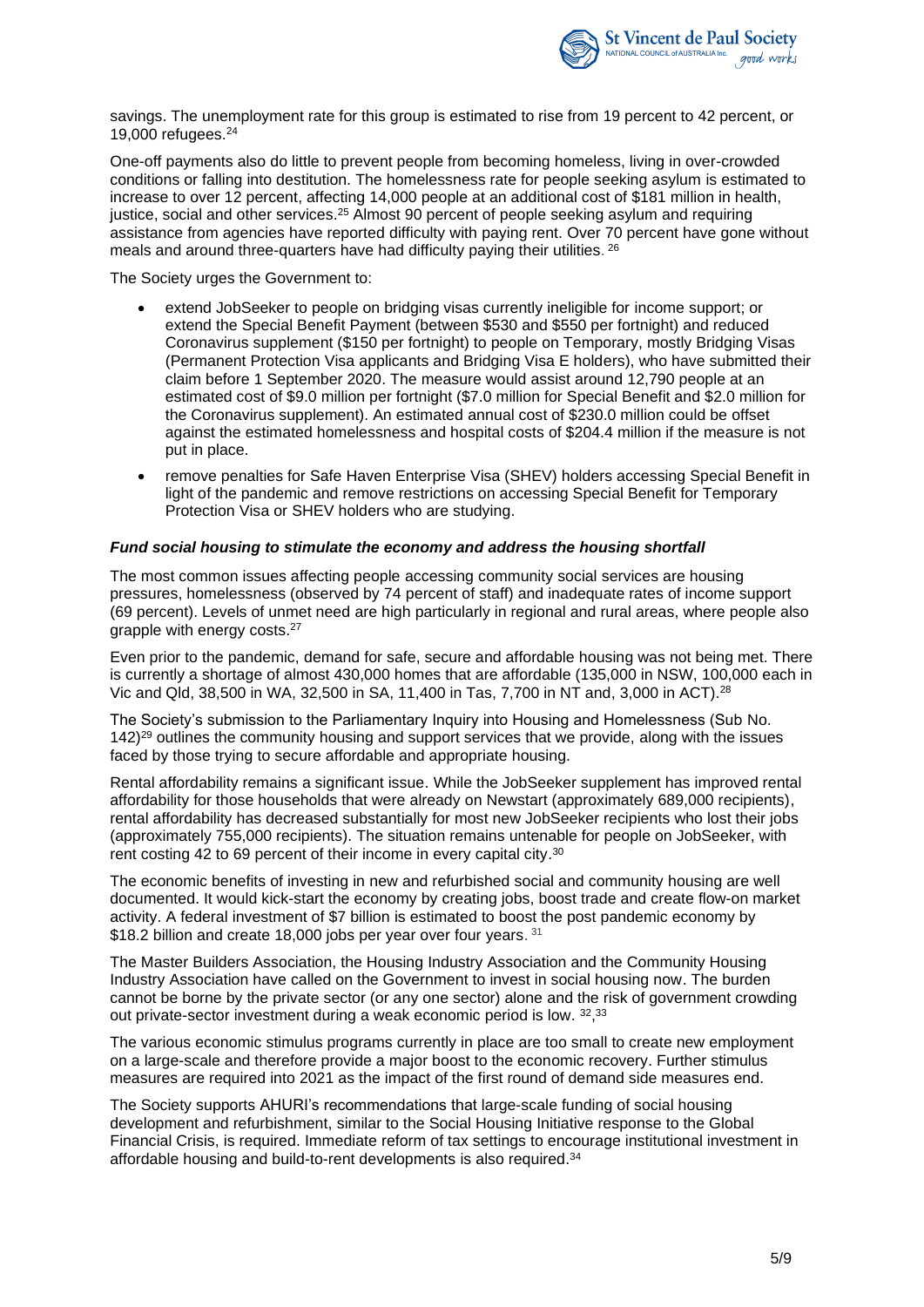

## *Overhaul Commonwealth Rent Assistance (CRA) to address the housing shortfall and housing stress*

There are 956,000 households living in housing affordability stress in Australia. The CRA reduces this number to 758,000. While there is a heavy concentration of stress in the private rental sector, this is reduced after the CRA is taken into account (from 69 percent to 61 per cent). 35

The CRA program requires additional funding and an overhaul. Almost half of the funding is poorly targeted. 330,00 or 23 percent of people receive assistance despite paying rents below 30 percent of their income. 419,000 private renter income units also receive assistance even though they are on moderate incomes.

At the same time, nearly two-thirds (933,000 out of 1.41 million) of low-income private renter income units are assisted by CRA but over one-third of these recipients still carry a net housing cost burden of more than 30 per cent, after CRA is deducted from rents.

Given the housing accessibility crises, the Society supports raising the CRA maximum rate, which would improve affordability outcomes for 623,800 income units or 44 per cent of low-income private renters, at an annual cost of \$4.6 billion. This could be partly offset with a change to eligibility criteria, which would reduce the targeting error and generate annual savings of around \$1.2 billion.<sup>36</sup>

The uncertainty that lies ahead with respect to income support, wage subsidies and the lifting of eviction moratoriums has led to estimates that homelessness will increase by 9 percent, with 24 percent more families experiencing housing affordability stress.<sup>37</sup> The number of people living in housing affordability stress is estimated to rise by a further 124,000, with 73 percent of these households being private renters.

CRA alone is insufficient to fully mitigate the impacts of an economic downturn. A combination of CRA and a 25 percent rent relief scenario has the most powerful impact on simulated numbers of people living in housing affordability stress. <sup>38</sup>

The Australian Government should:

- develop a national housing affordability and homelessness strategy that complements state and territory plans in consultation with key stakeholders.
- allocate at least \$7.0 billion, but preferably up to \$10.0 billion, of funding across states and territories based on need and the cost of new housing in each location.
- reform tax settings to encourage institutional investment in affordable housing and build-torent developments.
- review the eligibility criteria and increase funding of the CRA to ensure it meets the needs of the most disadvantaged and provide a 25 percent rent relief scenario to alleviate housing affordability stress.
- fund exit strategies to safely transition people from temporary housing to appropriate and longterm accommodation, with case-managed support.

The Society believes that opportunities should be created out of challenges. Now is the time to lift millions of people out of poverty and provide them with a home so that they are empowered to drive change in their lives, to look for training and employment opportunities and improve their overall social connectedness, health and wellbeing.

Revenue could be recovered by reviewing superannuation laws and not proceeding with the next tranche of tax cuts.

A summary of the Society's recommendations for the 2021-22 Federal Budget is attached.

Yours sincerely

 $7.8Cer$ 

Toby oConnor **Chief Executive Officer**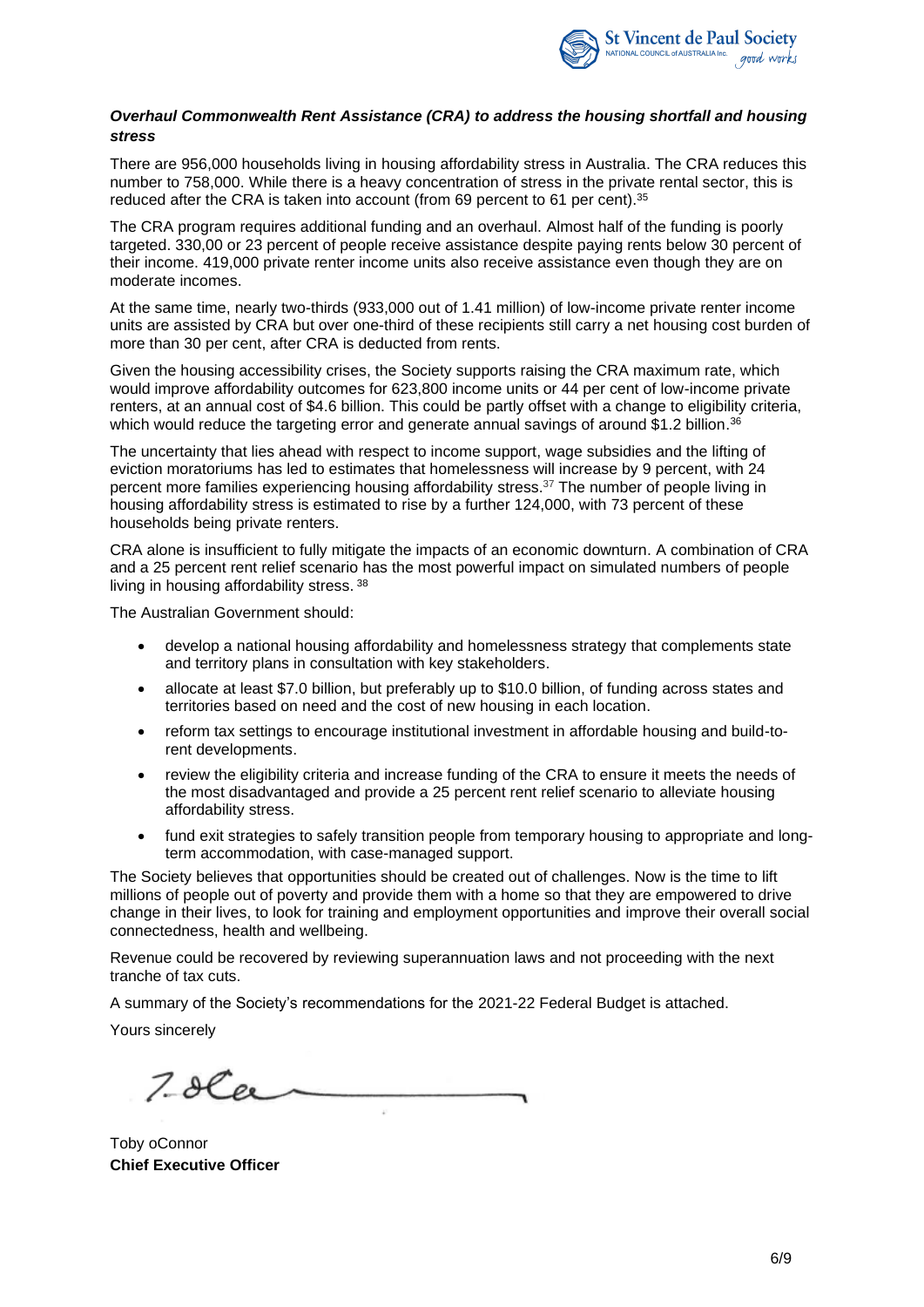

## **RECOMMENDATIONS FOR 2021-22 FEDERAL BUDGET**

In the 2021-22 Budget, the Government should:

- implement all 27 recommendations made by the Community Affairs References Committee in its final report on the *[Adequacy of Newstart and related payments, April 2020.](https://parlinfo.aph.gov.au/parlInfo/download/committees/reportsen/024323/toc_pdf/AdequacyofNewstartandrelatedpaymentsandalternativemechanismstodeterminethelevelofincomesupportpaymentsinAustralia.pdf;fileType=application%2Fpdf)*
- support existing research that is underway (i.e. [UNSW/ACOSS\)](http://povertyandinequality.acoss.org.au/poverty/) to define poverty.
- establish a Social Security System Expert Group to advise and report to Parliament on whether the Australian Government is meeting its responsibilities and to ensure that eligible recipients are not living in poverty.
- bring all pensions and payments into line until the Social Security System Expert Group is established. This means that the COVID supplement (JobSeeker) should be an additional \$370 (not \$150) per fortnight, bringing the total fortnightly payment to \$920 (not \$700).
- scrap the Fair Work Amendment Bill and recommence consultations with a full and representative range of key stakeholders to enact labour force reform that protects the most vulnerable in our society, namely casual workers.
- extend the Special Benefit Payment to up to 515 people who are likely to be moved from community detention to Final Departure Bridging Visas.
- make SRSS payments based on need, such as for those awaiting assessments or a review of their claims for protection, including claims before the courts.
- discontinue denial of SRSS payments to persons because they are studying or otherwise deemed eligible to work.
- reinstate the 2014 eligibility criteria and fund the SRSS program at levels that existed prior to the 85 percent cut in funding since 2017-18.
- extend JobSeeker to people on bridging visas currently ineligible for income support; or extend the Special Benefit Payment (between \$530 and \$550 per fortnight) and reduced Coronavirus supplement (\$150 per fortnight) to people on Temporary, mostly Bridging Visas (Permanent Protection Visa applicants and Bridging Visa E holders), who have submitted their claim before 1 September 2020. The measure would assist around 12,790 people at an estimated cost of \$9.0 million per fortnight (\$7.0 million for Special Benefit and \$2.0 million for the Coronavirus supplement). An estimated annual cost of \$230.0 million could be offset against the estimated homelessness and hospital costs of \$204.4 million if the measure is not put in place.
- remove penalties for Safe Haven Enterprise Visa (SHEV) holders accessing Special Benefit in light of the pandemic and remove restrictions on accessing Special Benefit for Temporary Protection Visa or SHEV holders who are studying.
- develop a national housing affordability and homelessness strategy that complements state and territory plans in consultation with key stakeholders.
- allocate at least \$7.0 billion but preferably up to \$10.0 billion of funds across states and territories on the basis of need and the cost of new housing in each location.
- reform tax settings to encourage institutional investment in affordable housing and build-to-rent developments.
- review the eligibility criteria and increase funding of the CRA to ensure it meets the needs of the most disadvantaged and examine the disparity between public housing tenants and private tenants; and provide a 25 percent rent relief scenario to alleviate housing affordability stress.
- fund exit strategies to safely transition people from temporary housing to appropriate and longterm accommodation, with case-managed support.
- support temporary visas holders by providing:
	- o repeat emergency relief payments and access to the full range of concessions available to others on low income.
	- $\circ$  tailored employment pathways and temporary visa extensions that ensure people have work rights and are not penalised if they undertake study.
	- o access to safe and affordable housing.
	- o access to health treatment, including support to cover the gaps in health care and medication.39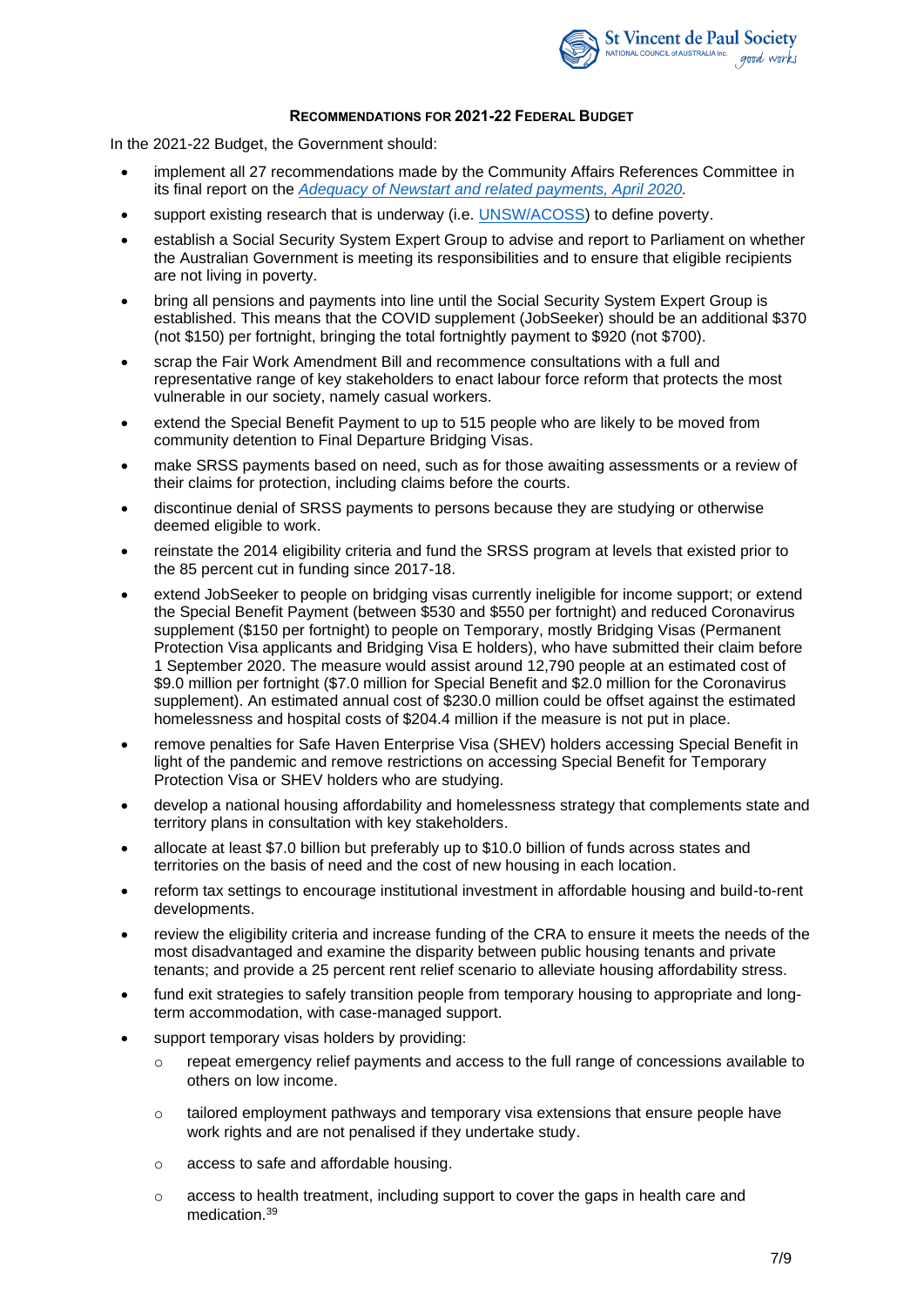

- <sup>1</sup> Denniss, R. Grudnoff, M. Richardson, D. April 2020. *Design Principles for Fiscal Policy in a Pandemic How to create jobs in the short term and lasting benefits in the long term*. The Australia Institute. Accessed at: https://australiainstitute.org.au/wp-content/uploads/2020/12/Design-Principles-for-Fiscal-Policy-in-a-Pandemic-WEB.pdf
- <sup>2</sup> Biddle, N. Edwards, B. Gray, M. Sollis, K. 11 December 2020. *Tracking outcomes during the COVID-19 pandemic (November 2020) – Counting the costs of the COVID-recession.* ANU Centre for Social Research and Methods. Accessed at:

https://csrm.cass.anu.edu.au/sites/default/files/docs/2020/12/Tracking\_wellbeing\_outcomes\_during\_the\_COVI D-19\_pandemic\_November\_2020.pdf

- <sup>3</sup> Karp, P. 17 December 2020. MYEFO: *Australia's economic recovery lifts government revenue and shrinks deficit to \$198bn.* The Guardian. Accessed at: https://www.theguardian.com/business/2020/dec/17/myefoaustralias-economic-recovery-lifts-government-revenue-and-shrinks-deficit-to-198bn
- <sup>4</sup> ACOSS media release. 15 September 2020. *Cuts to JobSeeker to cost 145,000 full-time jobs - Deloitte report,* with reference to Nicki Hutley Deloittee Access Economic Partner.
- <sup>5</sup> Grudnoff. M. July 2020. *Poverty in the age of Coronavirus*. Accessed at https://australiainstitute.org.au/wpcontent/uploads/2020/12/P949-Poverty-in-the-age-of-coronavirus-WEB.pdf
- <sup>6</sup> The Australia Institute. 24 July 2020. *JobSeeker Cut to Push 370,000 into Poverty, Including 80,000 Children*. Accessed at: https://australiainstitute.org.au/post/jobseeker-cut-to-push-370000-into-poverty-including-80000 children/
- <sup>7</sup> Grudnoff, M. November 2020. *Poverty and a reduced Coronavirus supplement.* Accessed at https://australiainstitute.org.au/wp-content/uploads/2020/12/P997-Poverty-and-a-reduced-coronavirussupplement-WEB.docx.pdf
- <sup>8</sup> Grudnoff. M. July 2020. op. cit.
- <sup>9</sup> The Australian Bureau of Statistics. 14 December 2020. *Household Impacts of COVID-19 Survey. Insights into the prevalence and nature of impacts from COVID-19 on households in Australia*. Accessed at: https://www.abs.gov.au/statistics/people/people-and-communities/household-impacts-covid-19-survey/latestrelease#stimulus-payments
- <sup>10</sup> The Society's submission is accessible at: [https://www.aph.gov.au/Parliamentary\\_Business/Committees/Senate/Community\\_Affairs/Newstartrelatedpay](https://www.aph.gov.au/Parliamentary_Business/Committees/Senate/Community_Affairs/Newstartrelatedpayments/Submissions) [ments/Submissions](https://www.aph.gov.au/Parliamentary_Business/Committees/Senate/Community_Affairs/Newstartrelatedpayments/Submissions)
- <sup>11</sup> Grudnoff. M. July 2020. op. cit.
- <sup>12</sup> Deloitte Access Economics. September 2020. *Estimating the economic impact of lowering current levels of income support payments.* Commissioned by ACOSS. Accessed at: https://www.acoss.org.au/wpcontent/uploads/2020/09/Final-ACOSS-Coronavirus-Supplement-to-ACOSS-09.09.2020.pdf
- <sup>13</sup> Nahum, D. Stanford, J. December 2020. *Briefing Paper: 2020 Year-End Labour Market Review: Insecure Work and the Covid-19 Pandemic.* The Australia Institute. Accessed at: https://australiainstitute.org.au/wpcontent/uploads/2020/12/Labour-Force-2020-Briefing-Note.pdf
- <sup>14</sup> Biddle, N. Edwards, B. Gray, M. Sollis, K. 11 December 2020. op. cit.
- <sup>15</sup> Biddle, N. Edwards, B. Gray, M. Sollis, K. ibid.
- <sup>16</sup> Nahum, D. Stanford, J. December 2020. op. cit.
- <sup>17</sup> Peetz., D. 13 December 2020. *Chance for genuine industrial relations reform thrown under the omnibus*. The Conversation. Accessed at: https://theconversation.com/chance-for-genuine-industrial-relations-reformthrown-under-the-omnibus-151754
- <sup>18</sup> Green, P. 8 December 2020. *New report shows majority of casuals do not receive loading and have regular hours.* Accessed at: https://www.actu.org.au/actu-media/media-releases/2020/new-report-shows-majority-ofcasuals-do-not-receive-loading-and-have-regular-hours
- <sup>19</sup> The Society's submission is accessible at: [https://www.aph.gov.au/Parliamentary\\_Business/Committees/Senate/COVID-19/COVID19/Submissions](https://www.aph.gov.au/Parliamentary_Business/Committees/Senate/COVID-19/COVID19/Submissions)
- <sup>20</sup> Sampson, R. Kunz, M. 2020. *Covid-19 Impacts us all – Ensuring the safety and wellbeing of people on temporary visas during COVID-19* . Accessed at: https://www.redcross.org.au/getmedia/0a4ca4bb-c5b9- 4b6b-89e9-ff90df3a01fc/Australian-Red-Cross-COVID-19-TempVisa-Report-web.pdf.aspx

- <sup>22</sup> Van Kooy, J., Ward, T., Sept 2018. *An Unnecessary Penalty: Economic impacts of changes to the Status Resolution Support Services*. Commissioned by Refugee Council of Australia in partnership with 10 other community-based organisations. Accessed at:<https://www.refugeecouncil.org.au/srss-economic-penalty/2/>
- <sup>23</sup> Refugee Council of Australia.7 October 2020. *The Federal Budget: What it means for refugees and people seeking humanitarian protection.* Accessed at: https://www.refugeecouncil.org.au/federal-budget-summary/
- <sup>24</sup> Van Kooy. J. 29 July 2020. *COVID-19 and humanitarian migrants on temporary visas: assessing the public costs.* Commissioned by Refugee Council of Australia. Accessed at: https://www.refugeecouncil.org.au/covid-19-assessing-the-public-costs/

<sup>21</sup> Sampson, R. Kunz, M. ibid.